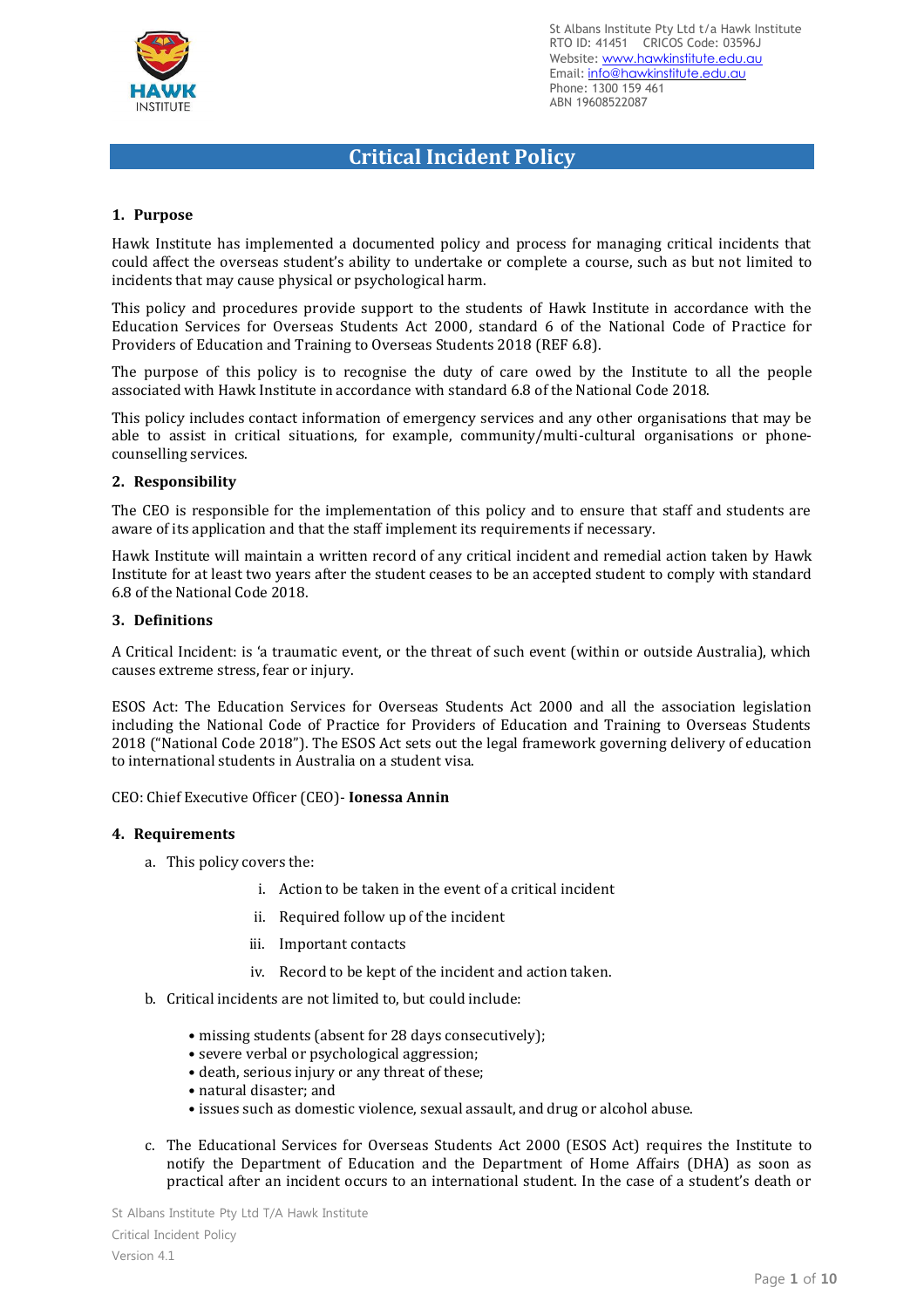

other absence affecting the student's attendance, the incident will be reported to DET and DHA via PRISMS.

- d. When a student dies or sustains serious injury, the Institute may be required to assist the student's family. This may include:
	- hiring interpreters
	- making arrangements for hospital/funeral/memorial service/repatriation
	- obtaining a death certificate
	- assisting with personal items and affairs including the insurance issues
	- assisting with visa issues (in case of international students)
- e. Following a critical incident, Hawk Institute will analyse the response and processes of the Institute and implement improvements where indicated.
- f. CEO will analyse the response of the critical incident to contribute to the continuous improvement of policy and procedures of the Institute.

#### **5. Procedure**

#### **On campus Incidents**

If the incident is on campus and involves death, serious injury or a threat to life or property, the CEO should be contacted immediately.

#### **Off-campus Incidents**

If the critical incident involves a student or staff member who is off-campus, the person receiving the information must immediately contact the CEO (Ionessa Annin, Phone no: 1300 159 461).

#### **Immediate Action:**

Person witnessing the critical incident should contact the CEO and other senior staff members (if CEO is not available) immediately.

If there is no staff available around you and danger to life or safety occurs, all the staff members are authorised to take appropriate action including, but not limited to:

- Identify nature of critical incidents and consequences
- If consequences are life threatening or there is immediate danger to safety of yourself and other people, remove/evacuate yourself and others from the area of danger to a safer area.
- Contact emergency services by calling 000. When you call **Triple Zero (000),** it will prompt if you want **Police, Fire or Ambulance**. Stay calm, do not shout, speak slowly and clearly, and tell emergency services exactly where to come. Give an address or location.
- After providing details of emergency, contact CEO as soon as practicable. If this is not possible, then contact the senior most person available and brief them about the incident and its status.

#### **Remember**

#### **In case of Emergency Evacuation**

• **Do not panic**: immediately prepare to leave the building by the nearest and safest exit.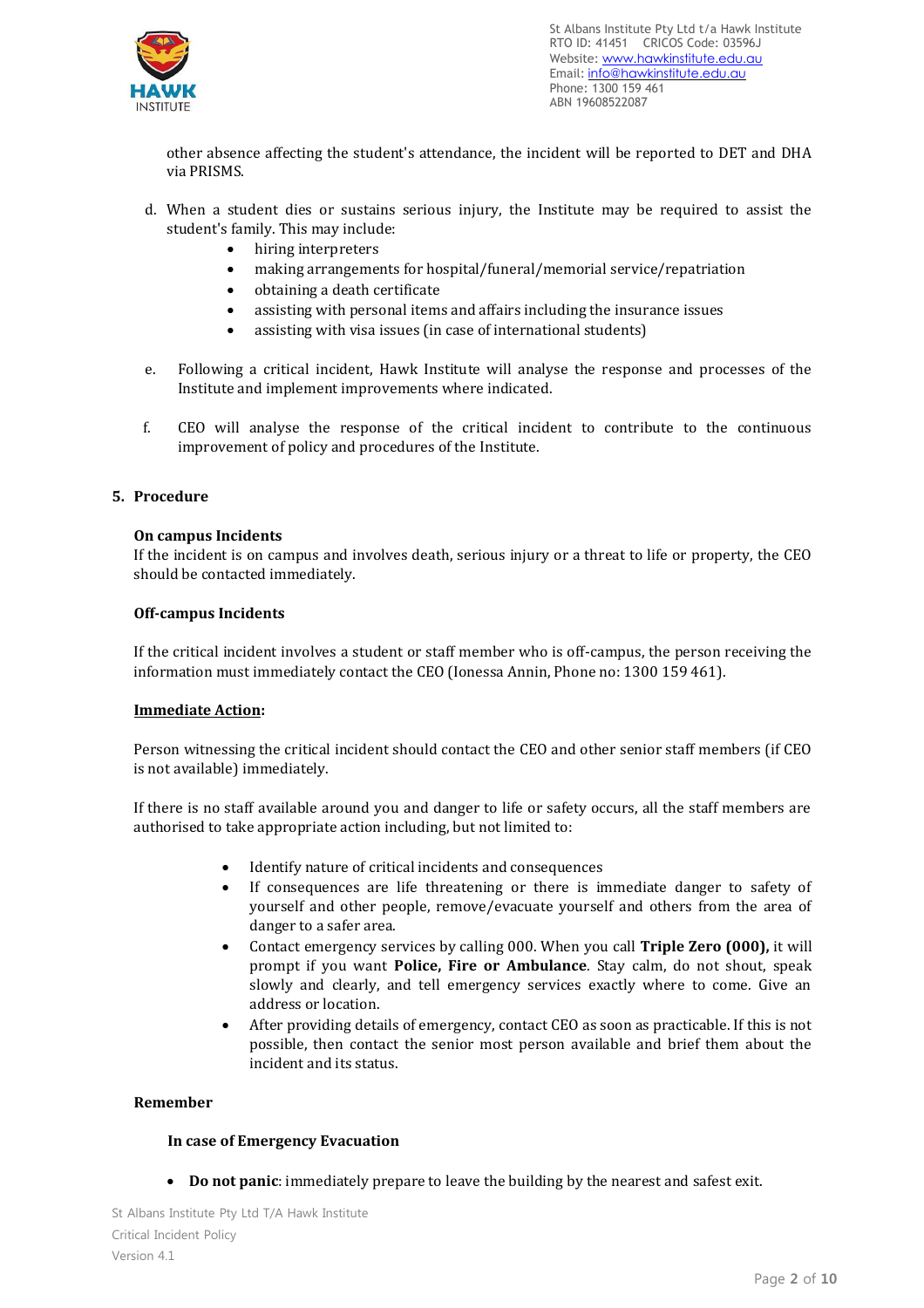

- Assist any person with disability to leave the building.
- Do not attempt to carry people downstairs.
- Walk quickly and calmly to the designated assembly area of your building or as advised by the warden or fire and emergency services personnel.
- Never use the lifts in case of fire.
- Remain at the assembly area (in groups) until instructed to leave by the warden or fire and emergency services personnel.
- Do not re-enter the building until informed that it is safe to do so by the warden or the fire and emergency services personnel. Do not enter the building in alarm.
- a. On receipt of news or information regarding the critical incident, the CEO or senior person will do the following:
	- Create for themselves a clear understanding of the known facts.
	- If an emergency exists and emergency services are not contacted already, it is advisable to contact the relevant emergency services by calling 000 as soon as possible.
	- Ensure safety of students and staff including evacuation (if not done already).
	- If translators are required, contact Translating and Interpreting Services by calling 13 14 50.
	- Be present when emergency arrive and liaise with emergency services
	- Deploy Institute resources and supervise critical incident and emergency response.
	- If counselling services are required, contact Lifeline on 13 11 14
	- If the critical incident is at an offshore location, contact the Department of Foreign Affairs and Trade (+61 2 6261 3305 or +61 2 6261 1111) for advice on best way of assisting students.
	- Plan an immediate response.
	- Plan ongoing strategies.
	- Allocate individual roles/responsibilities for ongoing tasks.

# **Follow up Action**

- b. Based on the evaluation of the critical incident, the CEO or most senior person must, where appropriate, implement the following:
	- Contact with next of kin/significant others.
	- Inform the staff and students of the Institute.
	- Prepare guidelines for the staff about what information is to be given to the students in line with the privacy policy.
	- Prepare a written bulletin for staff and students if the matter is complex.
	- The CEO will delegate and brief a staff member to deal with telephone/counter inquiries.
	- Managing any media- CEO or delegate will be responsible for handling calls and queries from media.
	- When liaising with media, CEO/delegate will keep privacy legislation in mind and will consult with the emergency services prior to providing sensitive information to media, which might affect the functioning of the emergency services.
	- The students and staff members who are most closely involved with the incident will be identified and will be offered support and counselling. Refer to Student Support and welfare policy available on website or from reception for more details.
	- A time and place for an initial group/individual debriefing session will be arranged with the Counsellor/s.
	- Access to emergency funds will be arranged if necessary.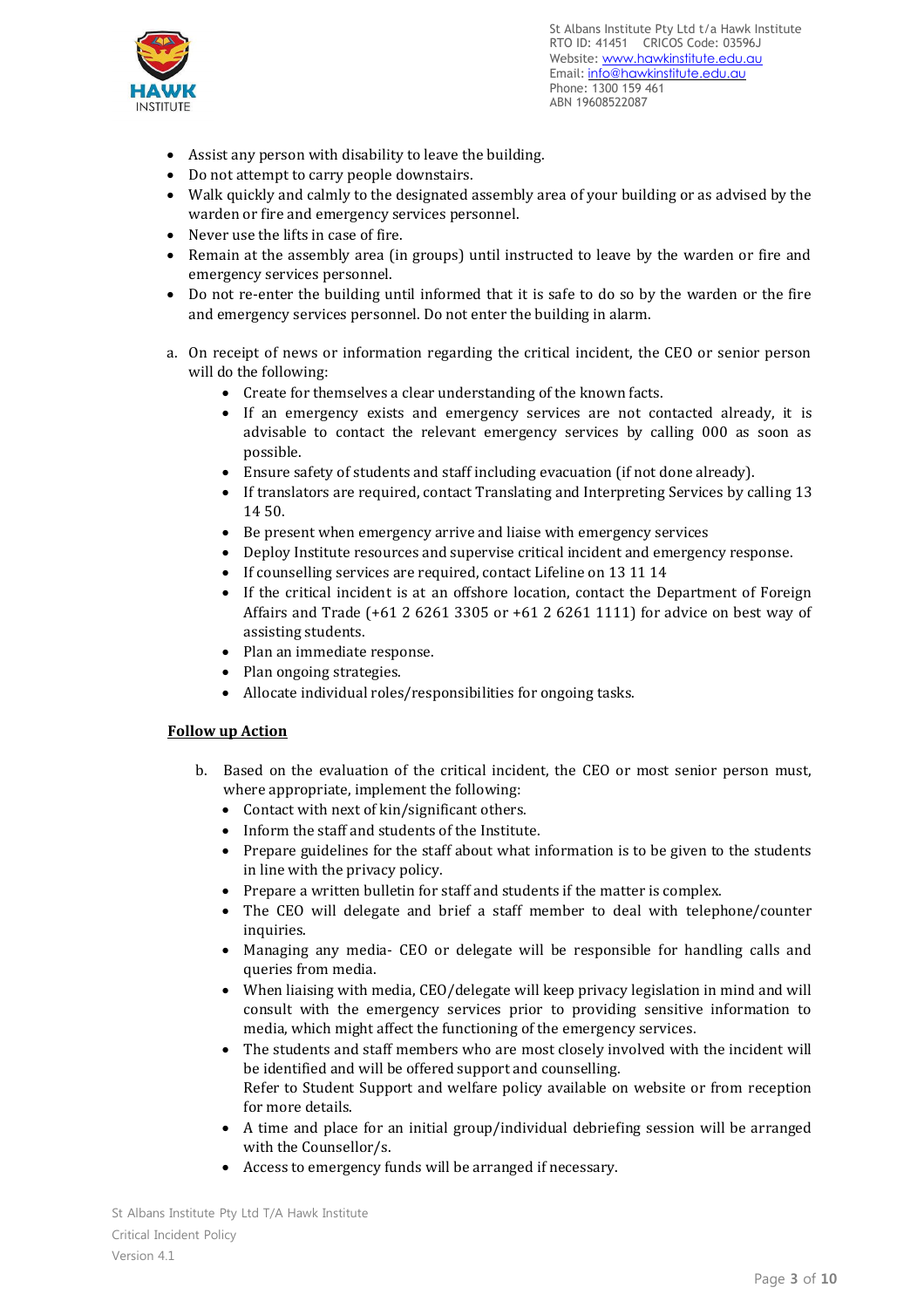

- c. Record the incident and the following key details to report the incident including:
	- The time of the incident.
	- The location and nature of the incident.
	- The names and roles of persons directly involved in the critical incident.
	- The action taken by the Institute including any opportunities for the improvement.
	- The organisations and people contacted by the Institute.
- d. Following the incident, a senior management review will be undertaken, and recommendations will be noted in the continuous improvement register, if appropriate. Hawk Institute will put in place policies and procedures to ensure that the incident is not repeated.
- e. Maintain a written record of any critical incident and remedial action taken by Hawk Institute for at least two years after the overseas student ceases to be an accepted student.

## **6. Emergency Contact Details**

#### **Hawk Institute**

#### **In person**

**Critical incident officer:** Ionessa Annin

**Phone no:** 1300 159 461

**Address:** Level 4, 171 La Trobe Street, Melbourne, Victoria – 3000 Australia

Reception or relevant Staff Member

Campus will be open for classes from 8:30 a.m-5:00 p.m. from Monday to Sunday. Reception will be open from 8:30 am-5.00 pm from Monday to Friday.

#### **By Phone**

1300 159 461

#### **After Hours**

0405 887 234 **(**24 hours contact)

#### **By Email**

[info@hawkinstitute.edu.au,](mailto:info@hawkinstitute.edu.au) or [apply@hawkinstitute.edu.au](mailto:apply@hawkinstitute.edu.au)

#### **By Mail:**

Mailing address: Level 4, 171 La Trobe Street, Melbourne, Victoria – 3000 Australia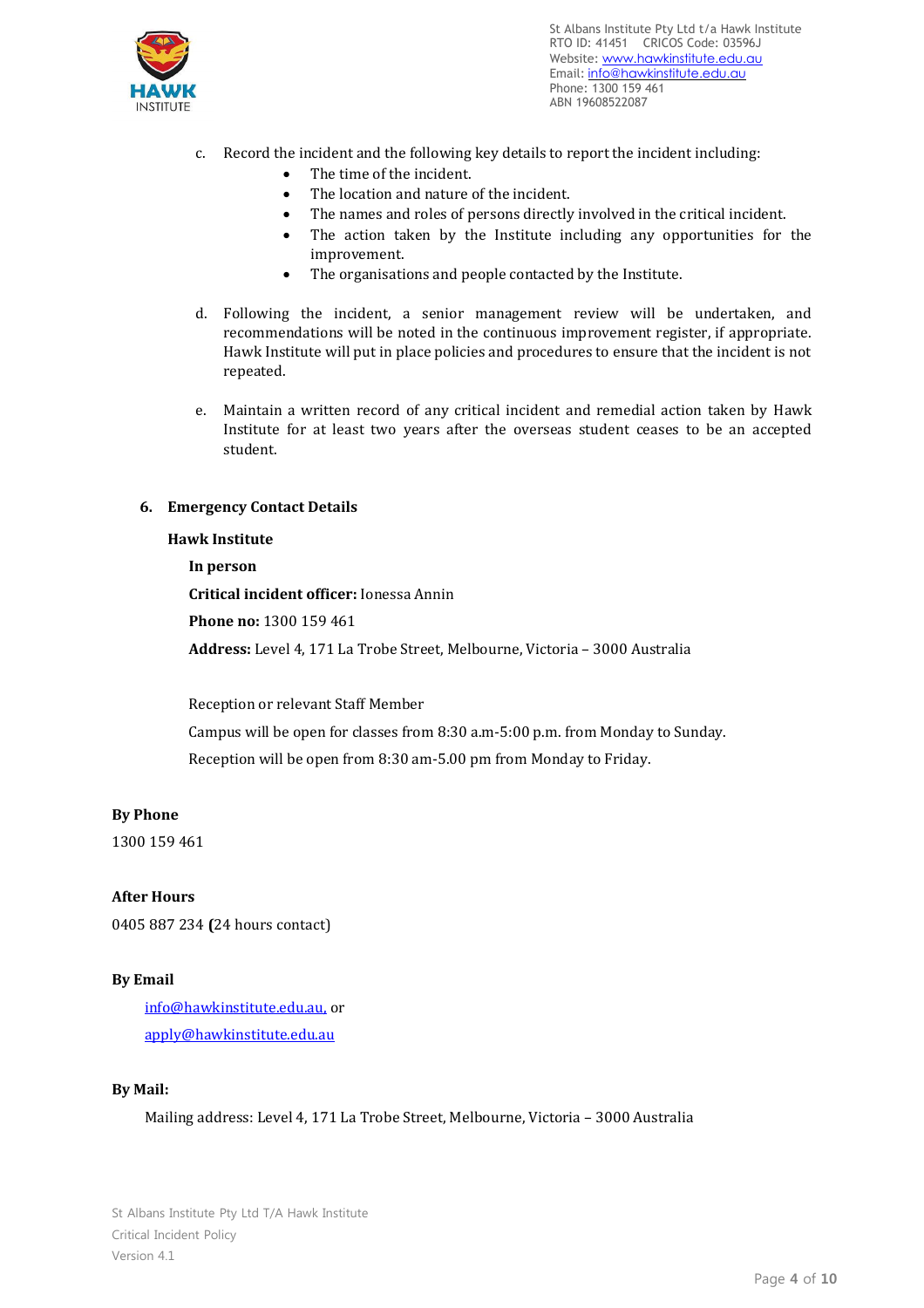

# **a. State Emergency Services**

Ambulance, Fire or Police: 000 (Dial 112 on mobile if out of network range) [https://www.triplezero.gov.au/Pages/default.aspx](about:blank)

#### **b. Free Support Services**

- Sexual Assault Crisis Line 1800 806 292 [www.sacl.com.au](about:blank)
- Lifeline 13 11 1[4 www.lifeline.org.au](about:blank)
- Beyond Blue 1300 224 63[6 www.beyondblue.org.au](about:blank)
- DACAS (Drug and Alcohol Clinical Advisory Service) 1800 812 804
- Gambling 1800 858 85[8 www.gamblinghelponline.org.au](about:blank)
- Counselling online 1800 888 236 [https://www.counsellingonline.org.au/](about:blank)
- Gay & Lesbian (03) 9479 8724 [www.glhv.org.au](about:blank)

## **CRITICAL INCIDENT MANAGEMENT FLOWCHART**

| <b>Immediate Action</b>                                     |                                                                                                                                                                                                                                                     |  |  |  |  |
|-------------------------------------------------------------|-----------------------------------------------------------------------------------------------------------------------------------------------------------------------------------------------------------------------------------------------------|--|--|--|--|
| Witnessing<br>critical                                      | Contact Emergency Services - Dial 000.                                                                                                                                                                                                              |  |  |  |  |
| incident                                                    | Person witnessing critical incident should contact the CEO and other<br>senior staff member (if CEO is not available) immediately.                                                                                                                  |  |  |  |  |
| Assess situation: focus                                     | Assess the situation and if immediate danger exists:                                                                                                                                                                                                |  |  |  |  |
| on immediate safety of<br>other<br>students<br>and<br>staff | Remove yourself and others from the area to emergency gathering area<br>(refer to the evacuation plans in each area)                                                                                                                                |  |  |  |  |
|                                                             | Contact emergency services by calling 000, when you call Triple Zero<br>(000), it will prompt if you want Police, Fire or Ambulance. Stay calm, do<br>not shout, speak slowly and clearly and tell the emergency services<br>exactly where to come. |  |  |  |  |
|                                                             | Give an address or location.                                                                                                                                                                                                                        |  |  |  |  |
|                                                             | Contact CEO/senior staff and/or Hawk Institute's first aid officer.                                                                                                                                                                                 |  |  |  |  |
| incident<br>CEO/Critical                                    | • Create for themselves a clear understanding of the known facts                                                                                                                                                                                    |  |  |  |  |
| officer                                                     | • Call 000 if an emergency exists and if the emergency services are not<br>contacted already.                                                                                                                                                       |  |  |  |  |
|                                                             | • Ensure safety of students and staff including evacuation (if not done<br>already).                                                                                                                                                                |  |  |  |  |
|                                                             | Be present to liaise with emergency services.                                                                                                                                                                                                       |  |  |  |  |
|                                                             | Deploy resources and supervise critical incident.                                                                                                                                                                                                   |  |  |  |  |
|                                                             | Plan an immediate response.<br>$\bullet$                                                                                                                                                                                                            |  |  |  |  |
|                                                             | Plan ongoing strategies.<br>$\bullet$                                                                                                                                                                                                               |  |  |  |  |
|                                                             | Allocate individual roles/responsibilities for ongoing tasks.<br>$\bullet$                                                                                                                                                                          |  |  |  |  |
|                                                             | Communicate with families, students, staff and other relevant people.                                                                                                                                                                               |  |  |  |  |
|                                                             | Undertake debriefing, identify counselling needs and arrange<br>counselling.                                                                                                                                                                        |  |  |  |  |
| Within 24-48 hours                                          | CEO - Manage the media                                                                                                                                                                                                                              |  |  |  |  |
|                                                             | Prepare a written statement                                                                                                                                                                                                                         |  |  |  |  |
|                                                             | Plan ongoing action<br>Based on an evaluation of the critical incident, the CEO or most senior                                                                                                                                                      |  |  |  |  |
|                                                             | person must, where appropriate, implement the following:                                                                                                                                                                                            |  |  |  |  |

St Albans Institute Pty Ltd T/A Hawk Institute Critical Incident Policy Version 4.1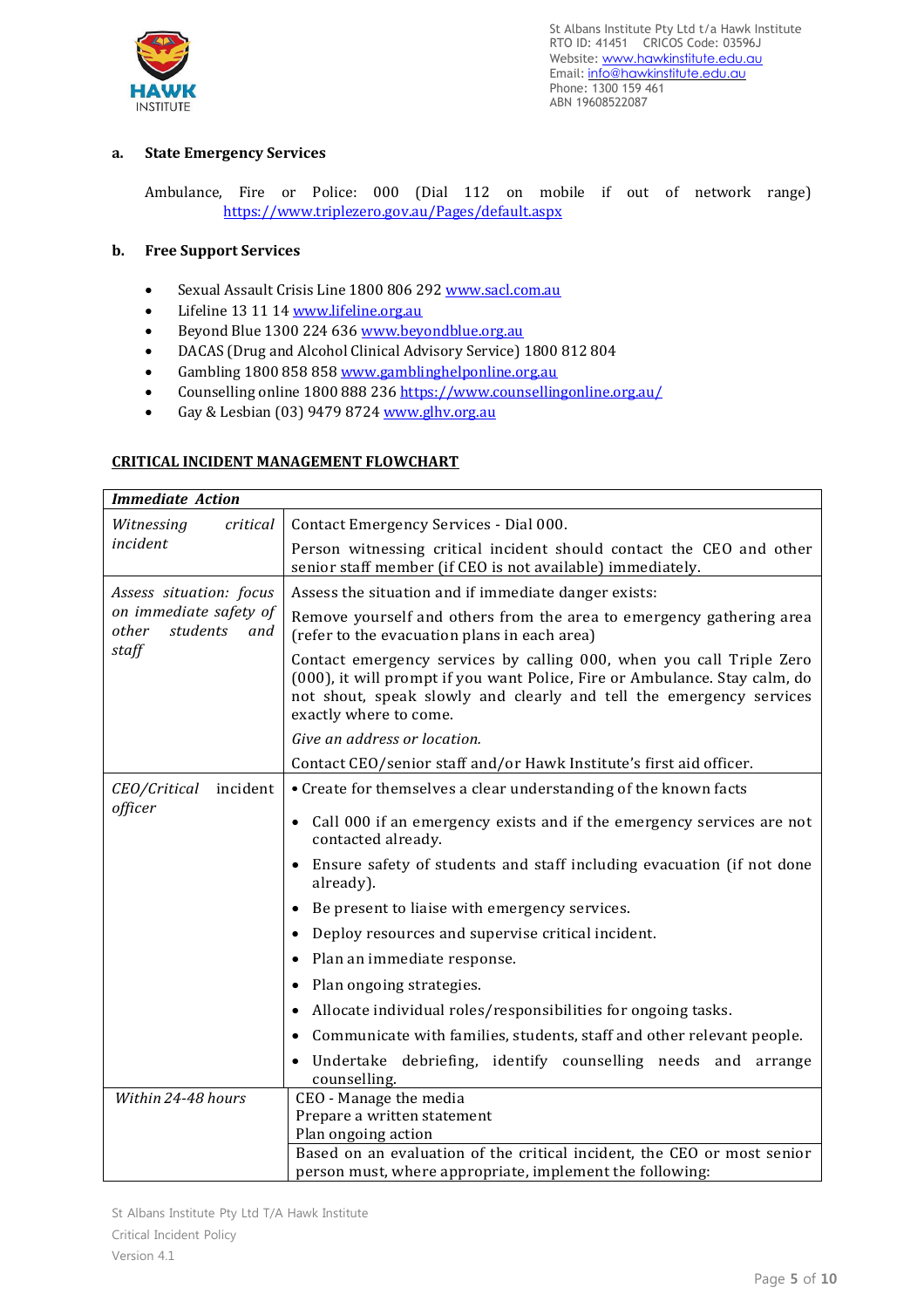

|                      | Contact with next of kin/significant others                                     |  |  |  |  |  |
|----------------------|---------------------------------------------------------------------------------|--|--|--|--|--|
|                      | Inform Hawk Institute's staff and students.                                     |  |  |  |  |  |
|                      | Prepare a guideline for staff about what information to give to                 |  |  |  |  |  |
|                      | the students in line with the privacy policy.                                   |  |  |  |  |  |
|                      | Prepare a written bulletin for staff and students if the matter is<br>$\bullet$ |  |  |  |  |  |
|                      | complex.                                                                        |  |  |  |  |  |
|                      | Brief staff and delegate a staff member to deal with<br>$\bullet$               |  |  |  |  |  |
|                      | telephone/counter inquiries.                                                    |  |  |  |  |  |
|                      | Managing any media -CEO or Delegate will be responsible for<br>$\bullet$        |  |  |  |  |  |
|                      | handing calls and queries from media.                                           |  |  |  |  |  |
|                      | When liaising with media CEO/Delegate must keep privacy<br>$\bullet$            |  |  |  |  |  |
|                      | legislation in mind and must consult with emergency services                    |  |  |  |  |  |
|                      | prior to providing sensitive information to media, which might                  |  |  |  |  |  |
|                      | affect the functioning of the emergency services.                               |  |  |  |  |  |
|                      | Identify students and staff members more closely involved with<br>$\bullet$     |  |  |  |  |  |
|                      | the incident and ensure that they are offered support and                       |  |  |  |  |  |
|                      | counselling                                                                     |  |  |  |  |  |
|                      | Arrange a time and place for an initial group/individual<br>$\bullet$           |  |  |  |  |  |
|                      | debriefing session with Counsellor/s                                            |  |  |  |  |  |
|                      | Arrange access to emergency funds if necessary.                                 |  |  |  |  |  |
| Within 7 days        | CEO or senior staff member available must complete the "Incident                |  |  |  |  |  |
|                      | Report" form (Appendix 1)                                                       |  |  |  |  |  |
|                      | Record the incident and include the following key details in the                |  |  |  |  |  |
|                      | report:                                                                         |  |  |  |  |  |
|                      | The time of the incident                                                        |  |  |  |  |  |
|                      | The location and nature of the incident                                         |  |  |  |  |  |
|                      | The names and roles of persons directly involved in the<br>$\bullet$            |  |  |  |  |  |
|                      | critical incident                                                               |  |  |  |  |  |
|                      | The action taken by the<br>Institute including<br>any                           |  |  |  |  |  |
|                      | opportunities for improvement                                                   |  |  |  |  |  |
|                      | The organisations and people contacted by the Institute.                        |  |  |  |  |  |
| Within 7-14 Days (as | Following the incident, a senior management review will be                      |  |  |  |  |  |
| deem appropriate)    | undertaken, and recommendations will be placed in the                           |  |  |  |  |  |
|                      | continuous improvement register if appropriate. Hawk Institute                  |  |  |  |  |  |
|                      | will put in place appropriate policy and procedures to ensure that              |  |  |  |  |  |
|                      | the incident is not repeated.                                                   |  |  |  |  |  |

# END

# **Related documents**

Appendix 1: Critical incident report form Appendix 2: Sample Letter: Letter sent to parents Appendix 3: Critical incident checklist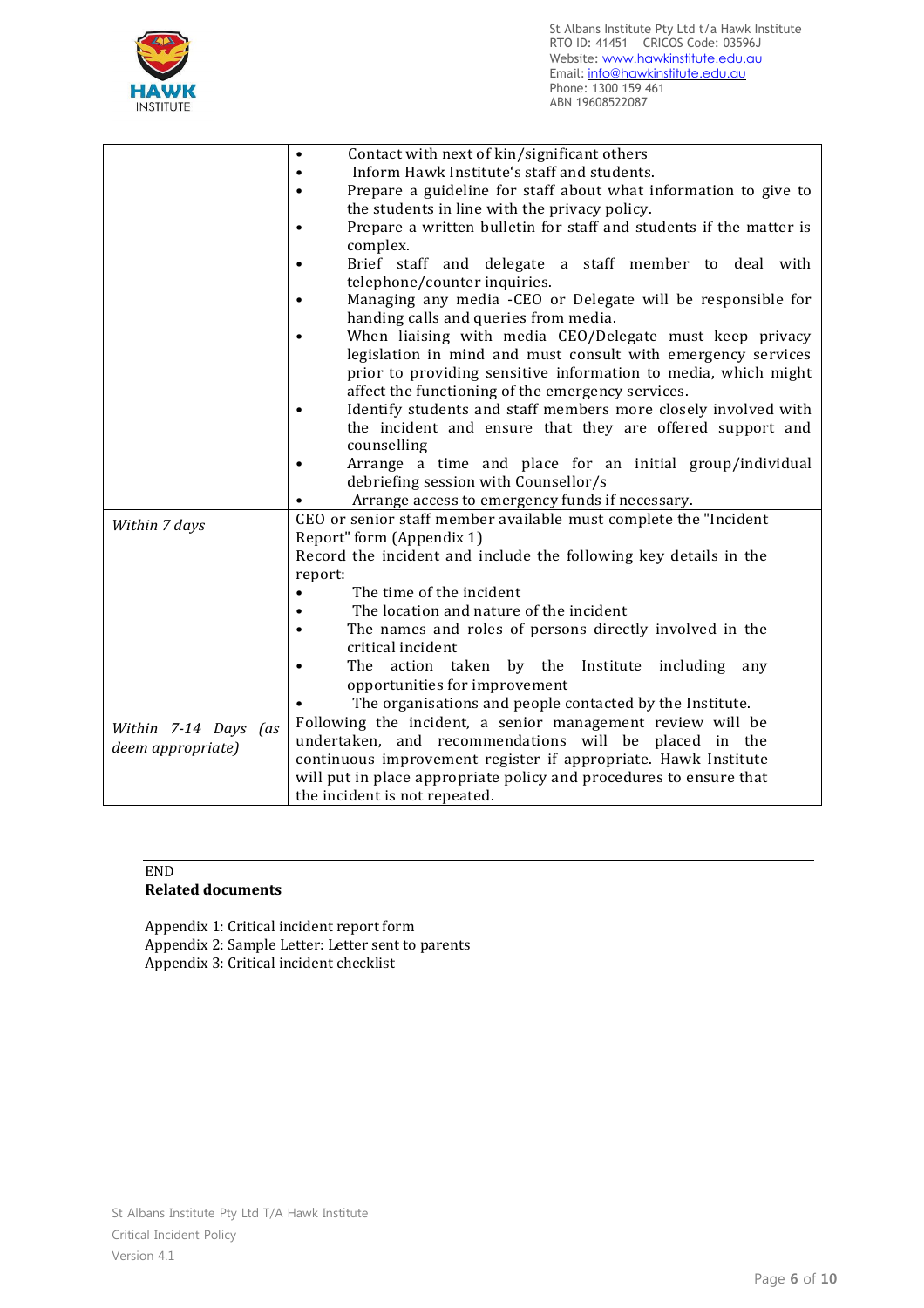

# **Appendix 1: Critical Incident Form**

## **Critical Incident Form**

| Part A |  |
|--------|--|
|        |  |
|        |  |

| Details of the         | Name                     |                   |  |
|------------------------|--------------------------|-------------------|--|
| person                 | Phone no:                |                   |  |
| completing the         |                          |                   |  |
| form                   | Email:                   |                   |  |
|                        |                          |                   |  |
| Date and Time          |                          |                   |  |
| of the incident        |                          |                   |  |
| <b>Location of the</b> |                          |                   |  |
| incident               |                          |                   |  |
| <b>Brief</b>           | Type of Incident:        |                   |  |
| description of         |                          |                   |  |
| the incident           | Description of Incident: |                   |  |
|                        |                          |                   |  |
| Name and               |                          |                   |  |
| contact details        |                          |                   |  |
| for witnesses to       |                          |                   |  |
| the incident           |                          |                   |  |
| <b>Was anyone</b>      | N <sub>0</sub>           | Yes               |  |
| injured?               | (Complete Part C)        | (Complete part B) |  |

# **Part B**

| Details of the        | Name                            |             |               |                           |
|-----------------------|---------------------------------|-------------|---------------|---------------------------|
| <b>Injured Person</b> |                                 |             |               |                           |
|                       | Gender                          | $\Box$ Male | $\Box$ Female | $\Box$ Other              |
|                       |                                 |             |               |                           |
|                       | Date of Birth                   |             |               |                           |
|                       |                                 |             |               |                           |
|                       | Contact details                 |             |               |                           |
|                       | Emergency                       |             |               |                           |
|                       | contact details                 |             |               |                           |
| <b>Description of</b> |                                 |             |               |                           |
| the injury            |                                 |             |               |                           |
| <b>Treatment</b>      | $\sqcap$ First Aid<br>$\Box$ No |             | $\Box$ Doctor | $\Box$ Hospital admission |
| required              | $\Box$ Other, please specify    |             |               |                           |
|                       |                                 |             |               |                           |

# **Part C**

| Description of the<br>damage                                                                       |  |
|----------------------------------------------------------------------------------------------------|--|
| Were there any other<br>services<br>involved/attended?<br>(If yes, attach a copy of<br>the report) |  |

St Albans Institute Pty Ltd T/A Hawk Institute Critical Incident Policy Version 4.1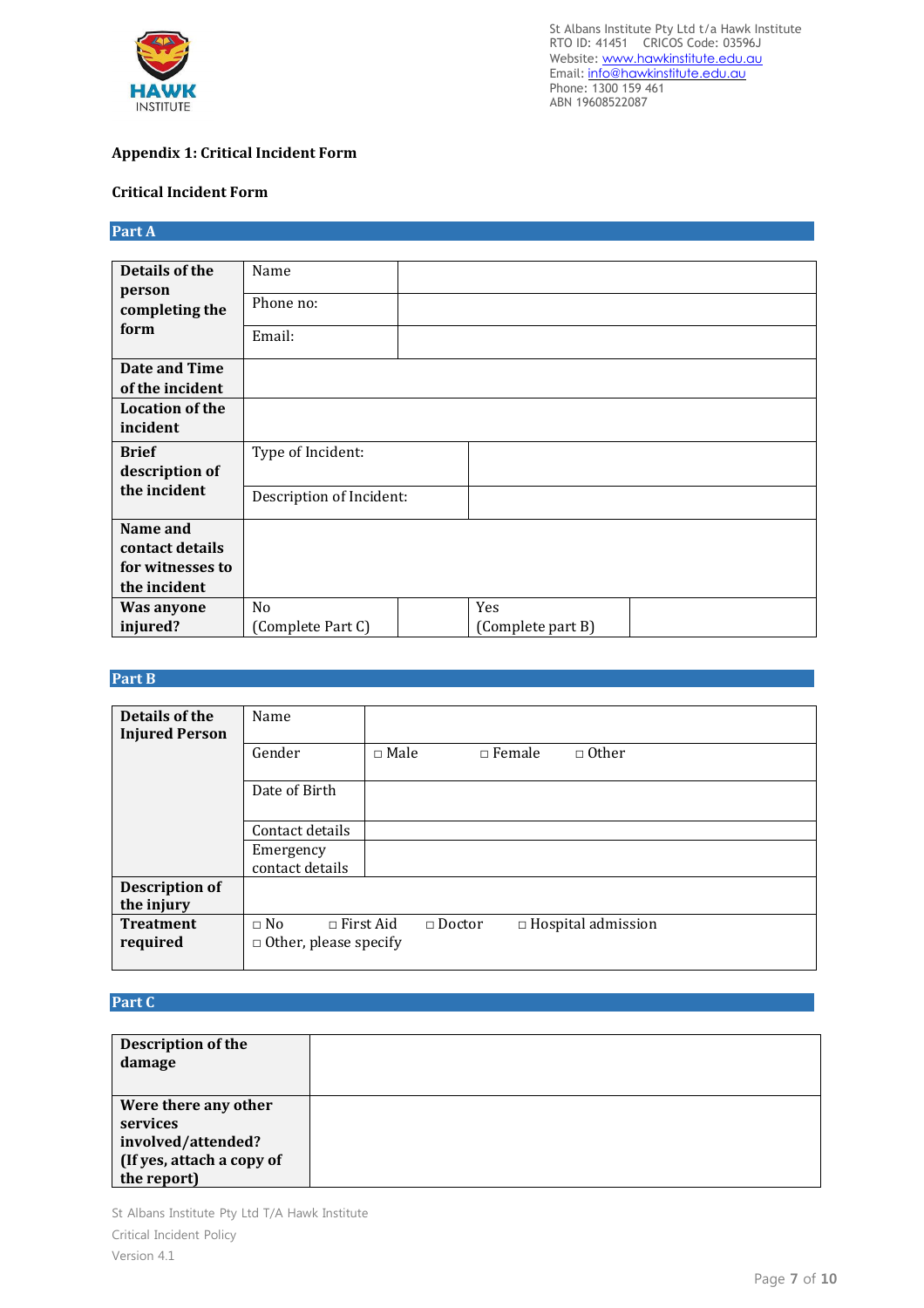

| Person/s involved:                          |                       |                |  |  |
|---------------------------------------------|-----------------------|----------------|--|--|
| Name                                        | <b>Contact number</b> | <b>Address</b> |  |  |
|                                             |                       |                |  |  |
|                                             |                       |                |  |  |
|                                             |                       |                |  |  |
|                                             |                       |                |  |  |
|                                             |                       |                |  |  |
|                                             |                       |                |  |  |
|                                             |                       |                |  |  |
| Recommended actions taken by Hawk Institute |                       |                |  |  |
|                                             |                       |                |  |  |
|                                             |                       |                |  |  |
|                                             |                       |                |  |  |
|                                             |                       |                |  |  |
|                                             |                       |                |  |  |
|                                             |                       |                |  |  |
|                                             |                       |                |  |  |
|                                             |                       |                |  |  |
| Sign:                                       |                       | Date:          |  |  |
|                                             |                       |                |  |  |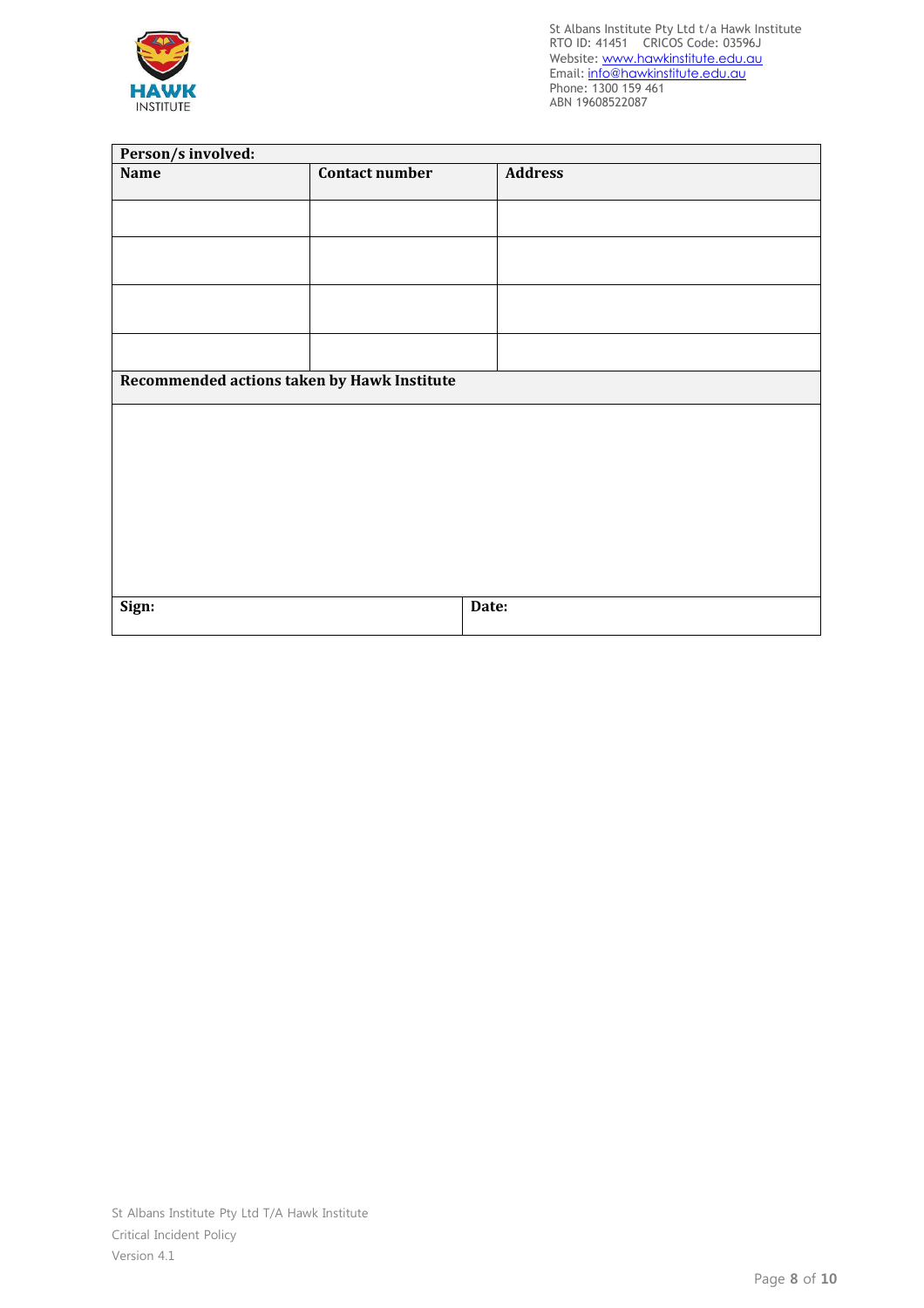

# **Appendix 2: Sample Letter- LETTER TO PARENTS** *(Sample letter in the event of a tragedy)*

## **Sample Letter**

Dear Parents,

The Institute has experienced (the sudden death/accidental injury) of xxstudentxx. We are deeply saddened by the incident.

*(Brief details of the incident, and in the event of a death, perhaps some positive remembrances of the person lost)*

We have support structures in place to help your child cope with this tragedy. (Elaborate)

It is possible that your child may have some feelings that he/she may like to discuss with you.

You can help your child by taking out time to listen and encouraging him/her to express his/her feelings.

If you would like to receive any advice or assistance, you may contact the following people at the campus:

[CEO/CEO] [Training Manager] [Student Services Officer] [Administration Manager] Phone no: